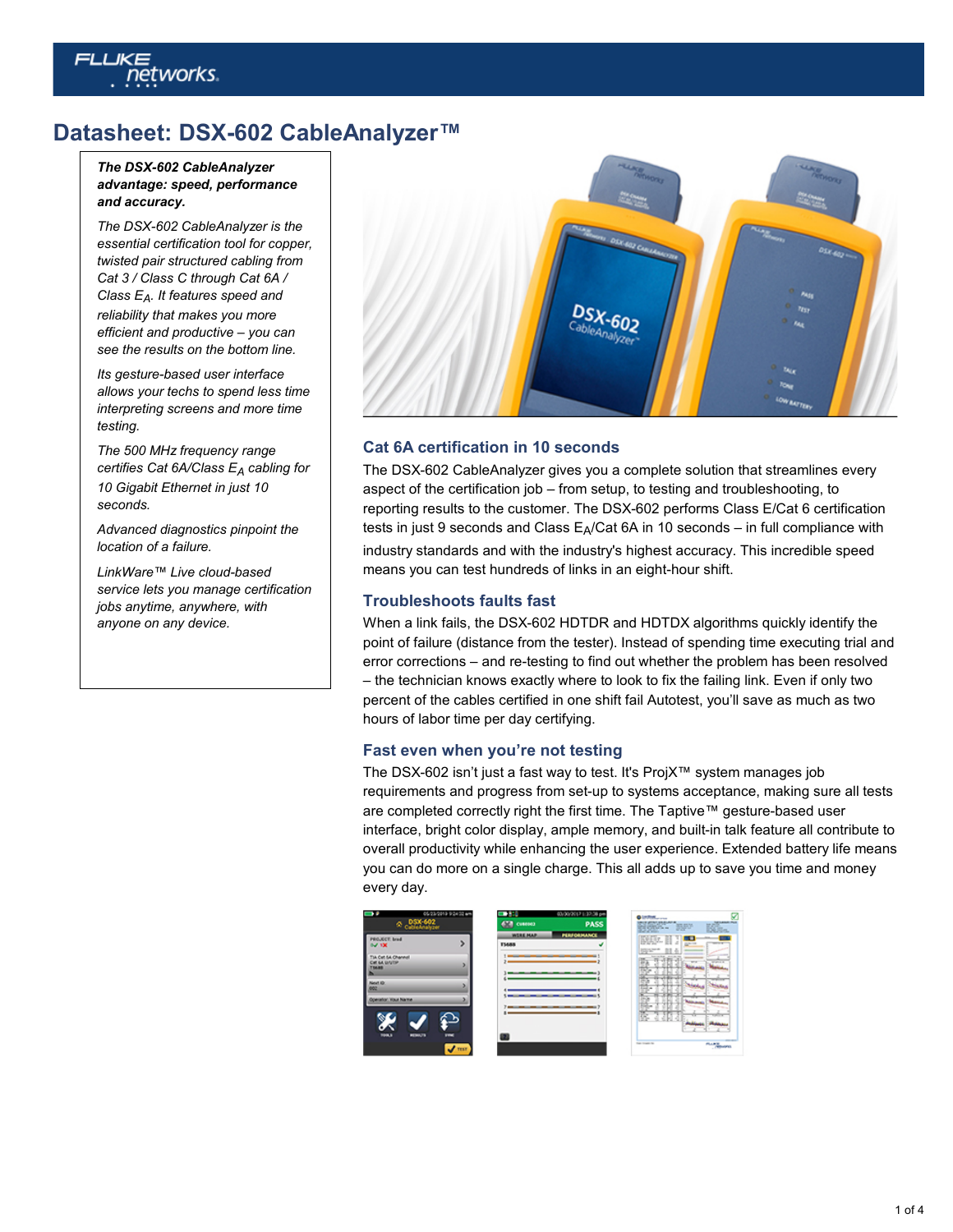



| DSX-602 CableAnalyzer™ Comparison Chart         |                                                           |                                                                                                                                                                                                                                                                                                                                                                                                                                                                                                                                                                                                                          |                                                                           |  |
|-------------------------------------------------|-----------------------------------------------------------|--------------------------------------------------------------------------------------------------------------------------------------------------------------------------------------------------------------------------------------------------------------------------------------------------------------------------------------------------------------------------------------------------------------------------------------------------------------------------------------------------------------------------------------------------------------------------------------------------------------------------|---------------------------------------------------------------------------|--|
| Feature                                         | <b>DSX-602</b>                                            | Versiv DSX-5000                                                                                                                                                                                                                                                                                                                                                                                                                                                                                                                                                                                                          | Versiv DSX-8000                                                           |  |
| Description                                     | Essential Cat 6A and Class EA<br>copper tester            | Cat 6A and Class FA copper<br>tester                                                                                                                                                                                                                                                                                                                                                                                                                                                                                                                                                                                     | Fastest, most accurate Cat 8 and<br>Class I/II copper cable tester        |  |
| Cat 3 - Cat 6A / Class EA                       | $\checkmark$                                              | $\checkmark$                                                                                                                                                                                                                                                                                                                                                                                                                                                                                                                                                                                                             | $\checkmark$                                                              |  |
| Class $F_A$                                     |                                                           | $\checkmark$                                                                                                                                                                                                                                                                                                                                                                                                                                                                                                                                                                                                             | ✓                                                                         |  |
| Cat 8 / Class I/II                              |                                                           |                                                                                                                                                                                                                                                                                                                                                                                                                                                                                                                                                                                                                          | $\checkmark$                                                              |  |
| Maximum Frequency                               | 500 MHz                                                   | 1000 MHz                                                                                                                                                                                                                                                                                                                                                                                                                                                                                                                                                                                                                 | 2000 MHz                                                                  |  |
| <b>Autotest Time</b>                            | 10 sec Class E <sub>A</sub> Cat 6A<br>9 sec Class E/Cat 6 | 10 sec Class E <sub>A</sub> Cat 6A<br>9 sec Class E/Cat 6                                                                                                                                                                                                                                                                                                                                                                                                                                                                                                                                                                | 16 sec Cat 8 / Class I/II<br>8 sec Class EA/Cat 6A<br>7 sec Class E/Cat 6 |  |
| Shield Integrity Test                           | $\checkmark$                                              | ✓                                                                                                                                                                                                                                                                                                                                                                                                                                                                                                                                                                                                                        | ✓                                                                         |  |
| Permanent Link Adapter                          | Optional                                                  | Included                                                                                                                                                                                                                                                                                                                                                                                                                                                                                                                                                                                                                 | Included                                                                  |  |
| Advanced Fault Info<br>Troubleshooting          |                                                           | $\checkmark$                                                                                                                                                                                                                                                                                                                                                                                                                                                                                                                                                                                                             | ✓                                                                         |  |
| PoE Resistance Unbalance                        |                                                           | $\checkmark$                                                                                                                                                                                                                                                                                                                                                                                                                                                                                                                                                                                                             | $\checkmark$                                                              |  |
| <b>Integrated Alien Crosstalk</b><br>Capability |                                                           | ✓                                                                                                                                                                                                                                                                                                                                                                                                                                                                                                                                                                                                                        | ✓                                                                         |  |
| Coax Adapters                                   | Optional                                                  | Optional                                                                                                                                                                                                                                                                                                                                                                                                                                                                                                                                                                                                                 | Optional                                                                  |  |
| M <sub>12</sub> Adapters                        | Optional                                                  | Optional                                                                                                                                                                                                                                                                                                                                                                                                                                                                                                                                                                                                                 | Optional                                                                  |  |
| Patch Cord Adapters                             |                                                           | Optional                                                                                                                                                                                                                                                                                                                                                                                                                                                                                                                                                                                                                 | Optional                                                                  |  |
| Fiber - OLTS, OTDR &<br>Inspection              |                                                           | Optional                                                                                                                                                                                                                                                                                                                                                                                                                                                                                                                                                                                                                 | Optional                                                                  |  |
| Modular Plug Terminated Link<br>(MPTL) support  |                                                           | $\checkmark$                                                                                                                                                                                                                                                                                                                                                                                                                                                                                                                                                                                                             | $\checkmark$                                                              |  |
| LinkWare™ PC                                    | $\checkmark$                                              | $\checkmark$                                                                                                                                                                                                                                                                                                                                                                                                                                                                                                                                                                                                             | ✓                                                                         |  |
| LinkWare Live                                   | $\checkmark$                                              | $\checkmark$                                                                                                                                                                                                                                                                                                                                                                                                                                                                                                                                                                                                             | $\checkmark$                                                              |  |
| <b>Storage Capacity</b>                         | ~12,000 Cat 6A test results with<br>plots                 | ~12,000 Cat 6A test results with<br>plots                                                                                                                                                                                                                                                                                                                                                                                                                                                                                                                                                                                | ~12,000 Cat 6A test results with<br>plots                                 |  |
|                                                 |                                                           | The modular Versiv family future-ready design supports up to TIA Cat<br>8 and ISO Class I/II, singlemode and multimode fiber loss and OTDR<br>testing plus inspection. Advanced diagnostics instantly pinpoint the<br>cause and location of cable faults in plain language. Both Versiv<br>copper cable testers provide measurements to support advanced<br>technologies, including Alien Crosstalk for NBASE-T and other<br>applications, and Resistance Unbalance for Power over Ethernet<br>(PoE). To view the complete line of copper and fiber Cabling<br>Certification products visit www.flukenetworks.com/versiv |                                                                           |  |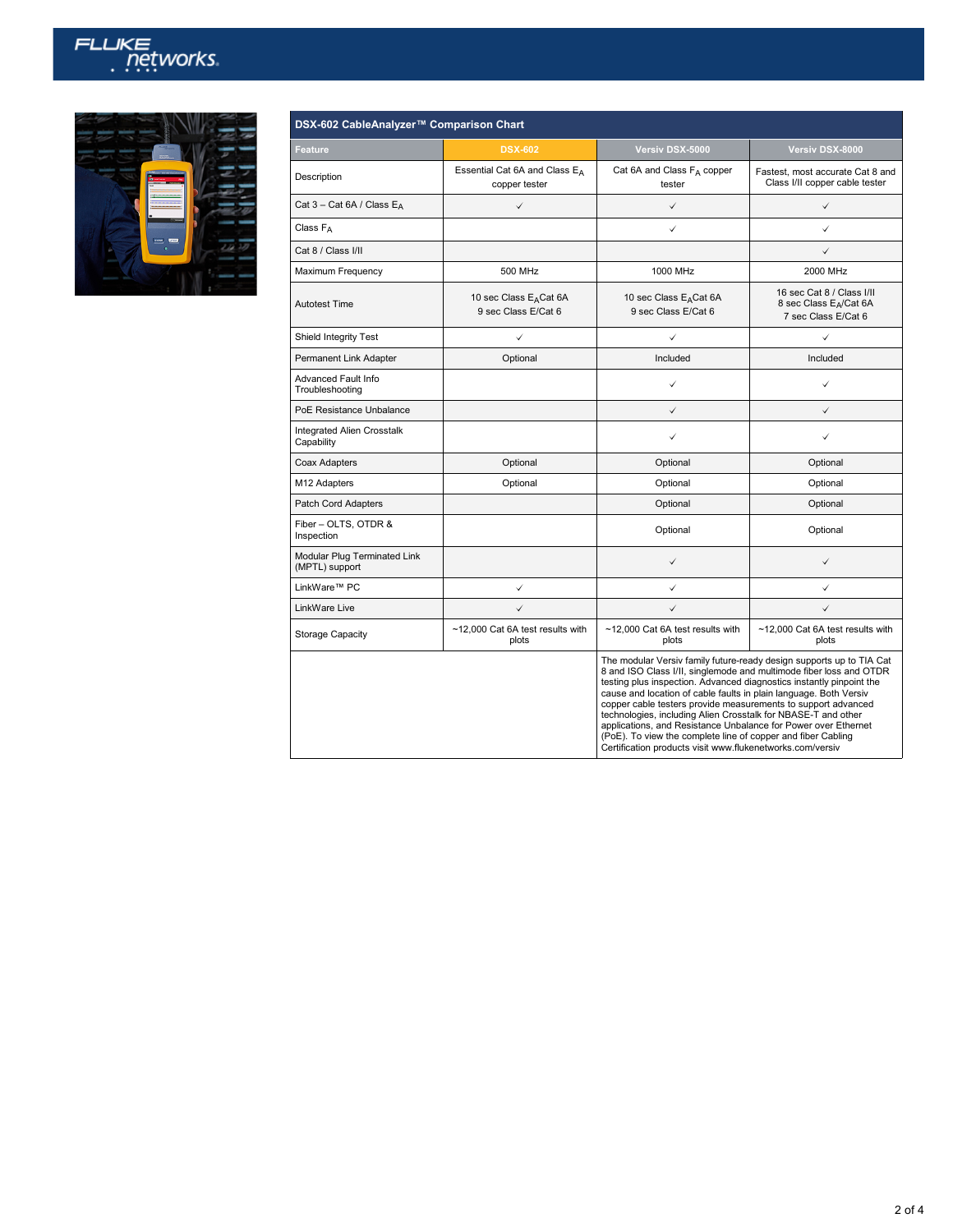

| DSX-602 Models     | The DSX-602 is available in two versions: wireless and non-wireless. The wireless version of the DSX-602 includes integrated Wi-Fi for<br>uploading results to LinkWare Live. The non-wireless version has the integrated Wi-Fi disabled for customers who do not wish to<br>receive Wi-Fi support                                            |  |
|--------------------|-----------------------------------------------------------------------------------------------------------------------------------------------------------------------------------------------------------------------------------------------------------------------------------------------------------------------------------------------|--|
| <b>Model</b>       | <b>Description</b>                                                                                                                                                                                                                                                                                                                            |  |
| <b>DSX-602</b>     | DSX-602 CableAnalyzer includes:<br>• DSX-602 CableAnalyzer Main Unit & Smart Remote<br>• Two Cat 6A/ Class E <sub>A</sub> channel adapters<br>• One 6-inch (15 cm) RJ45 reference patch cord<br>• Soft Carrying case<br>• USB cable for PC communications<br>• Two AC adapters<br>• DSX-602 Getting Started Guide                             |  |
| <b>DSX-602-NW</b>  | Same configuration as the DSX-602 with integrated Wi-Fi disabled.                                                                                                                                                                                                                                                                             |  |
| <b>DSX-602-PRO</b> | DSX-602-PRO CableAnalyzer includes:<br>• DSX-602 CableAnalyzer Main Unit & Smart Remote<br>• Two Cat 6A/ Class $E_A$ channel adapters<br>• One 6-inch (15 cm) RJ45 reference patch cord<br>• Two Permanent Link Adapters<br>• Soft Carrying case<br>• USB cable for PC communications<br>• Two AC adapters<br>• DSX-602 Getting Started Guide |  |
| GLD-DSX-602        | 1 YR Gold Support for the DSX-602                                                                                                                                                                                                                                                                                                             |  |
| GLD-DSX-602-PRO    | 1 YR Gold Support for the DSX-602-PRO                                                                                                                                                                                                                                                                                                         |  |

| Test Standards    |                                                                             |
|-------------------|-----------------------------------------------------------------------------|
| TIA               | Category 3, 5, 5e, 6, 6A per TIA 568-C.2 or TIA-1005                        |
| ISO/IEC           | Class C and D, E, $E_A$ certification per ISO/IEC 11801:2002 and amendments |
| <b>IEEE 802.3</b> | 10BASE-T, 100BASE-TX, 1000BASE-T, 10GBASE-T                                 |